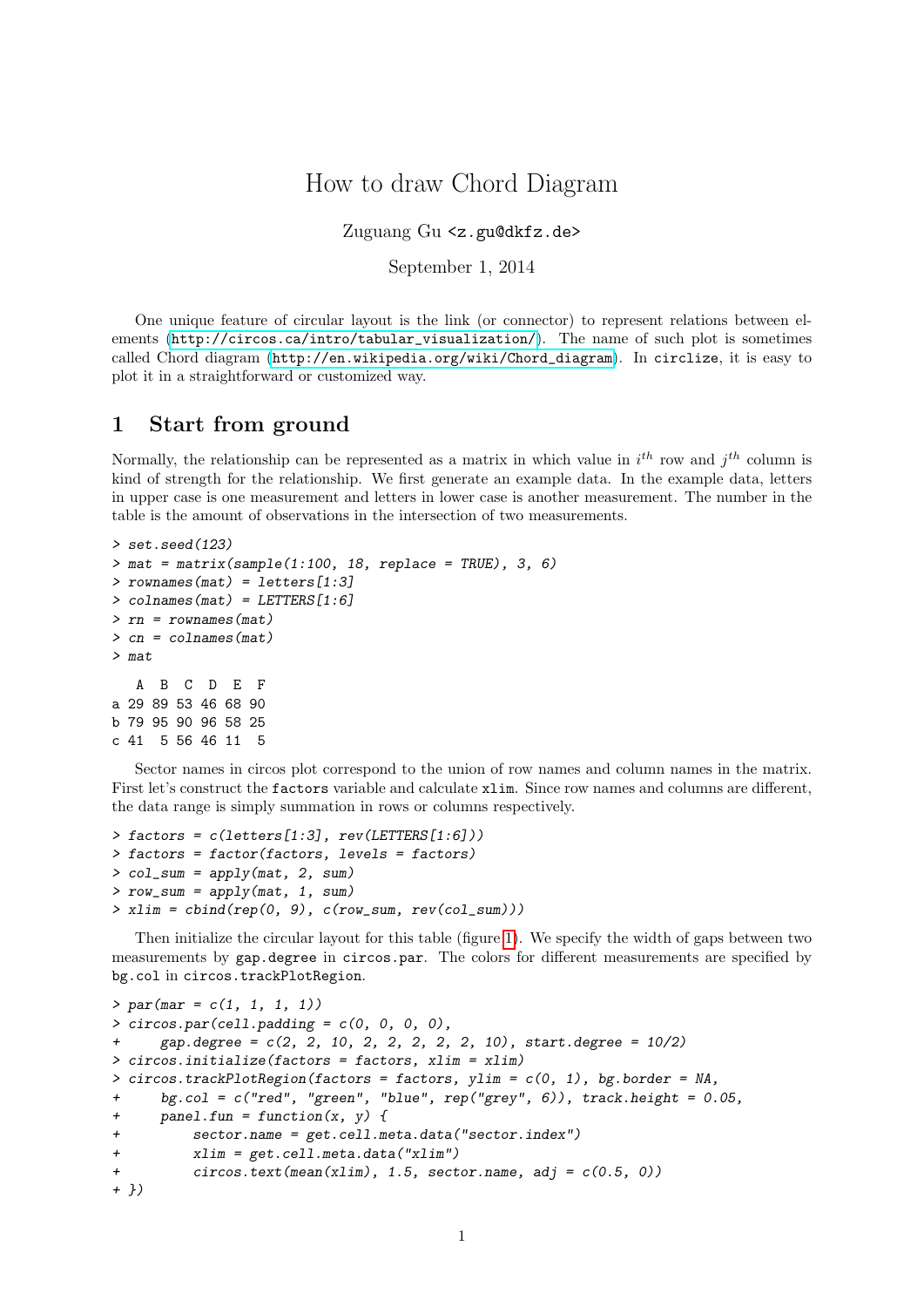Finally the links are added to the plot.

```
> col = c("#FF000020", "#00FF0020", "#0000FF20")
> for(i in seq_len(nrow(mat))) {
+ for(j in rev(seq_len(ncol(mat)))) {
+ circos.link(rn[i], c(sum(mat[i, seq_len(j-1)]), sum(mat[i, seq_len(j)])),
             cn[j], c(sum(mat[seq\_len(i-1), j]), sum(mat[seq\_len(i), j])),
             col = col[i], border = "white")
+ }
+ }
> circos.clear()
```


<span id="page-1-0"></span>Figure 1: Table in circular layout

# 2 The pre-defined chordDiagram function

A general function chordDiagram is already defined in the package.

### 2.1 Basic usage

We will still use mat object in previous section to demonstrate the usage of chordDiagram. The most simple usage is just calling chordDiagram with mat (figure [2,](#page-2-0) top left).

#### > chordDiagram(mat)

The default Chord diagram consists of a track of labels, a track of grids, and links. Under default settings, the grid colors are randomly generated. The link colors are same as colors for grids which correspond to rows. The order of sectors is the order of union(rownames(mat), colnames(mat)).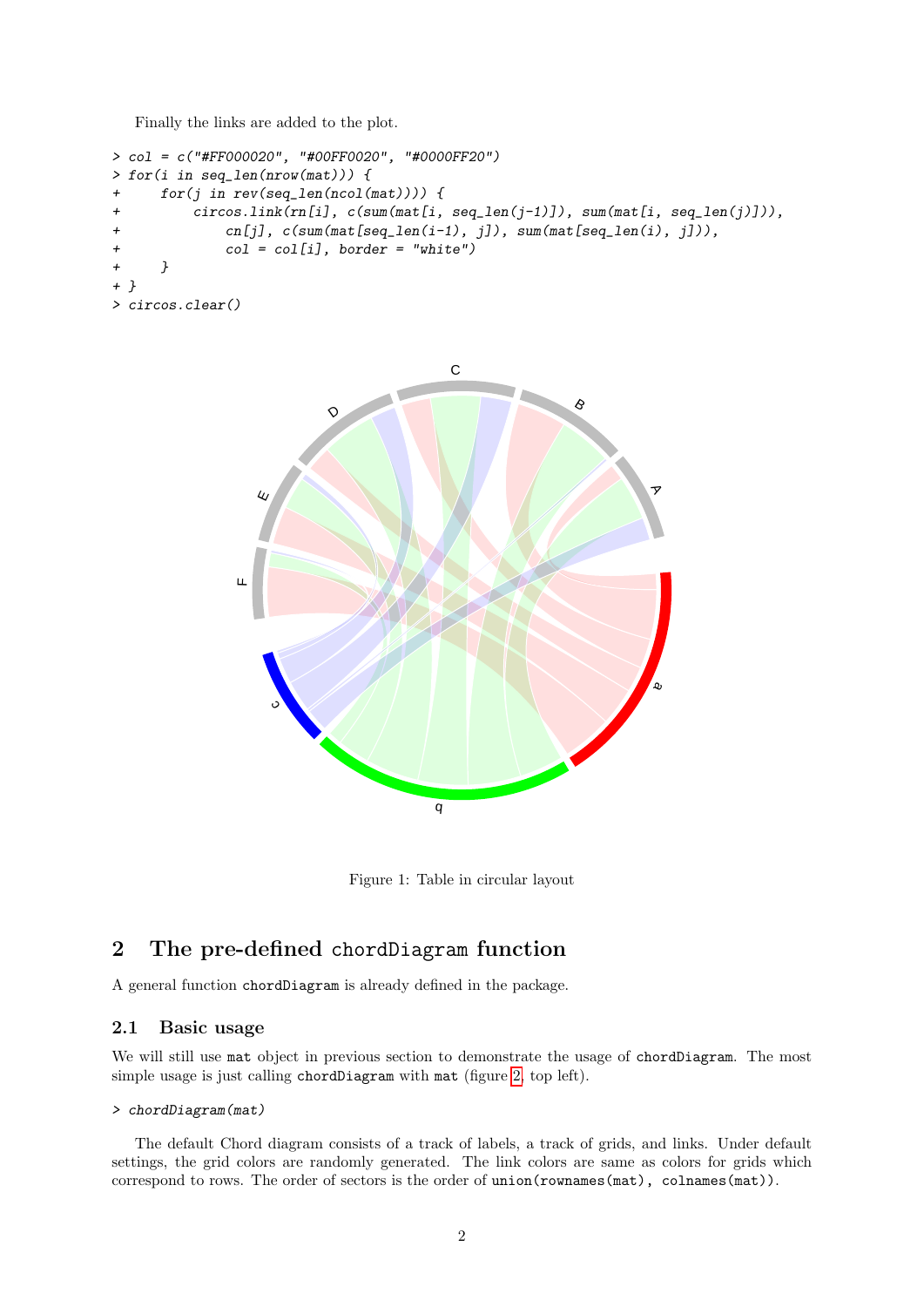

<span id="page-2-0"></span>Figure 2: Basic settings for plotting Chord diagram. Top left: default style; Top right: set gap.degree; Middle left: set start.degree; Middle right: set orders of sectors; Bottom left: set directional; Bottom right: set directional and directionGridHeight

The gaps between sectors can be set through circos.par (figure [2,](#page-2-0) top right). It is useful when rows and columns are different measurements (as in mat). Please note since you change default circos graphical settings, you need to use circos.clear in the end to reset it.

```
\geq circos.par(gap.degree = c(rep(2, nrow(mat)-1), 10, rep(2, ncol(mat)-1), 10))
```
> chordDiagram(mat)

```
> circos.clear()
```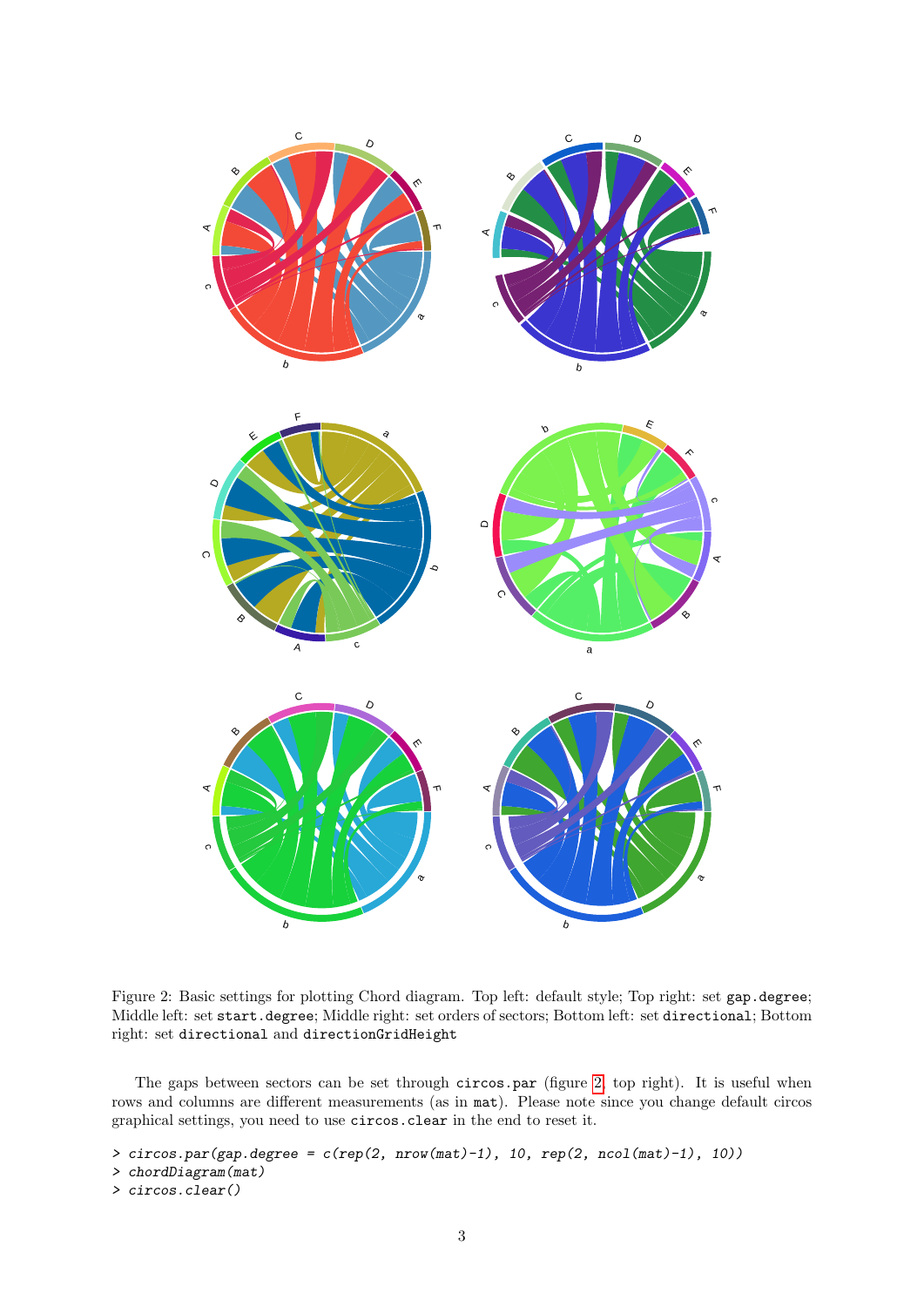Similarly, the start degree of the first sector can also be set through circos.par (figure [2,](#page-2-0) middle left).

```
> circos.par(start.degree = 90)
> chordDiagram(mat)
> circos.clear()
```
The order of sectors can be controlled by order argument (figure [2,](#page-2-0) middle right).

> chordDiagram(mat, order =  $c("A", "B", "a", "C", "D", "b", "E", "F", "c"))$ 

In some cases, rows and columns represent information of direction. Argument directional can be set to illustrate such direction. If directional is set to TRUE, the links will have unequal height of root (figure [2,](#page-2-0) bottom). The type of direction can be set through fromRows and the difference between the unequal root can be set through directionGridHeight.

```
> chordDiagram(mat, directional = TRUE)
> chordDiagram(mat, directional = TRUE, directionGridHeight = 0.06)
> chordDiagram(mat, directional = TRUE, fromRows = FALSE, directionGridHeight = 0.06)
```
#### 2.2 Color settings

Setting colors is also flexible. Colors for grids can be set through grid.col. Values of grid.col should be a named vector of which names correspond to sector names. If grid.col has no name index, the order of grid.col corresponds to the order of sector names. As explained before, the default link colors are same as colors for grids which correspond to rows (figure [3,](#page-4-0) top left).

```
> grid.col = NULL # just create the variable
> grid.col[letters[1:3]] = c("red", "green", "blue")
> grid.col[LETTERS[1:6]] = "grey"
> chordDiagram(mat, grid.col = grid.col)
```
Transparency of link colors can be set through transparency (figure [3,](#page-4-0) top middle). The value should between 0 to 1 in which 0 means no transparency and 1 means full transparency.

> chordDiagram(mat, grid.col = grid.col, transparency = 0.5)

Colors for links can be customized by providing a matrix of colors which correspond to mat. In the following example, col\_mat already contains transparency, transparency will be disabled if it is set (figure [3,](#page-4-0) top right).

```
> rand color = function(n, alpha = 1) {
+ return(rgb(runif(n), runif(n), runif(n), alpha = alpha))
+ }
> col_mat = rand_color(length(mat), alpha = 0.5)
> dim(col\_mat) = dim(mat)> chordDiagram(mat, grid.col = grid.col, col = col_mat)
```
col argument can also be a self-defined function which maps values to colors. Here we use colorRamp2 which is available in this package to generate a function with a list of break points and corresponding colors (figure [3,](#page-4-0) middle left).

```
> col\_fun = colorRamp2(quantile(mat, seq(0, 1, by = 0.1)), rev(heat.colors(11)))> chordDiagram(mat, grid.col = grid.col, col = col_fun, transparency = 0.5)
```
Sometimes you don't need to generate the whole color matrix. You can just provide colors which correspond to rows or columns so that links from a same row/column will have the same color (figure [3,](#page-4-0) middle middle/right).

```
> chordDiagram(mat, grid.col = grid.col, row.col = 1:3, transparency = 0.5)
> chordDiagram(mat, grid.col = grid.col, column.col = 1:6, transparency = 0.5)
```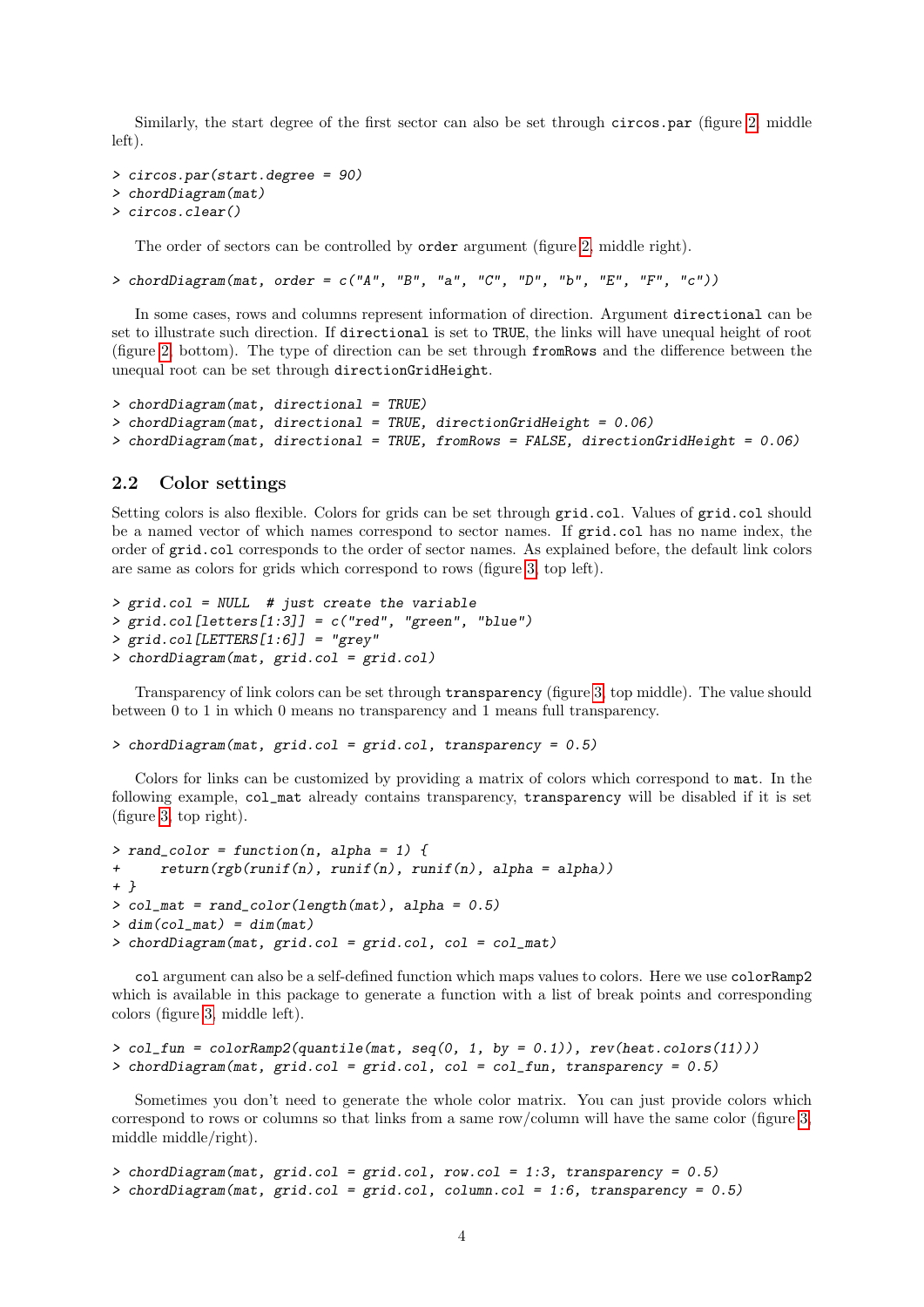

<span id="page-4-0"></span>Figure 3: Color settings for plotting Chord diagram. Top left: set grid.col; Top middle: set transparency; Top right: set col as a matrix; Middle left: set col as a function; Middle middle: set row.col; Middle right: set column.col; Bottom left: set row.col to highlight links from one row.

With setting row.col for example, we can highlight links from one specific sector (figure [3,](#page-4-0) bottom left).

> chordDiagram(mat, grid.col = grid.col, row.col = c("#FF000080", "#00FF0010", "#0000FF10"))

Again, if transparency is already set in col or row.col or column.col, transparency argument will be disabled if it is set.

# 2.3 Advanced usage

Although chordDiagram provides default style which is enough for most visualization tasks, still you can have more fine-tune on the plot.

By default, there is a track for labels and a track for grids. These two tracks can be controlled by annotationTrack. Available values for this argument are grid and name (figure [4,](#page-5-0) top left).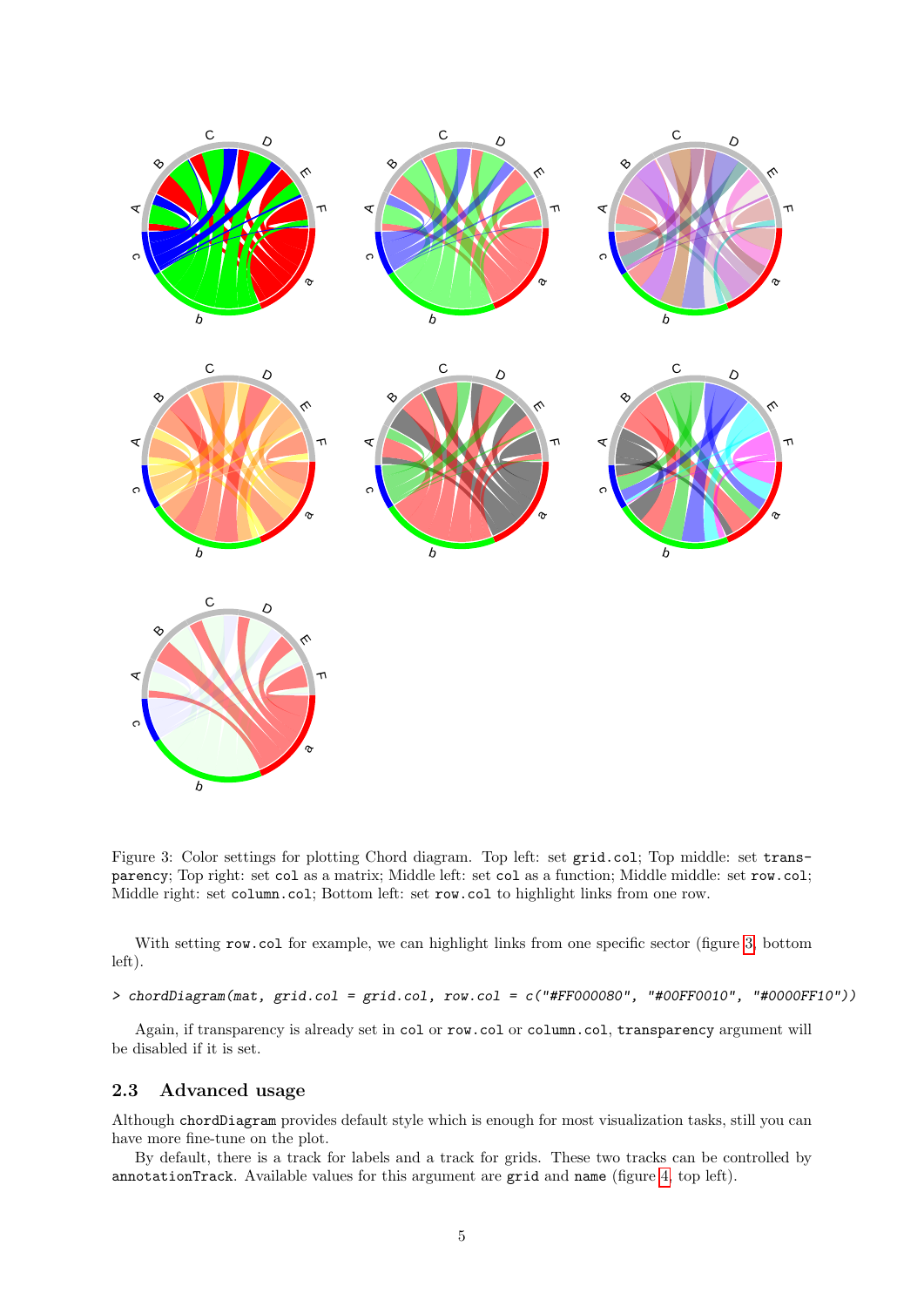

<span id="page-5-0"></span>Figure 4: Advanced Chord diagram plotting

```
> chordDiagram(mat, grid.col = grid.col, annotationTrack = "grid", transparency = 0.5)
> circos.info()
All your sectors:
[1] "a" "b" "c" "A" "B" "C" "D" "E" "F"
All your tracks:
[1] 1
Your current sector.index is F
Your current track.index is 1
```
The height of annotation tracks can be set through annotationTrackHeight which corresponds to values in annotationTrack (figure [4,](#page-5-0) top right). The value in annotationTrackHeight is the percentage to the radius of unit circle.

```
> chordDiagram(mat, grid.col = grid.col, annotationTrack = "grid",
+ annotationTrackHeight = 0.01, transparency = 0.5)
```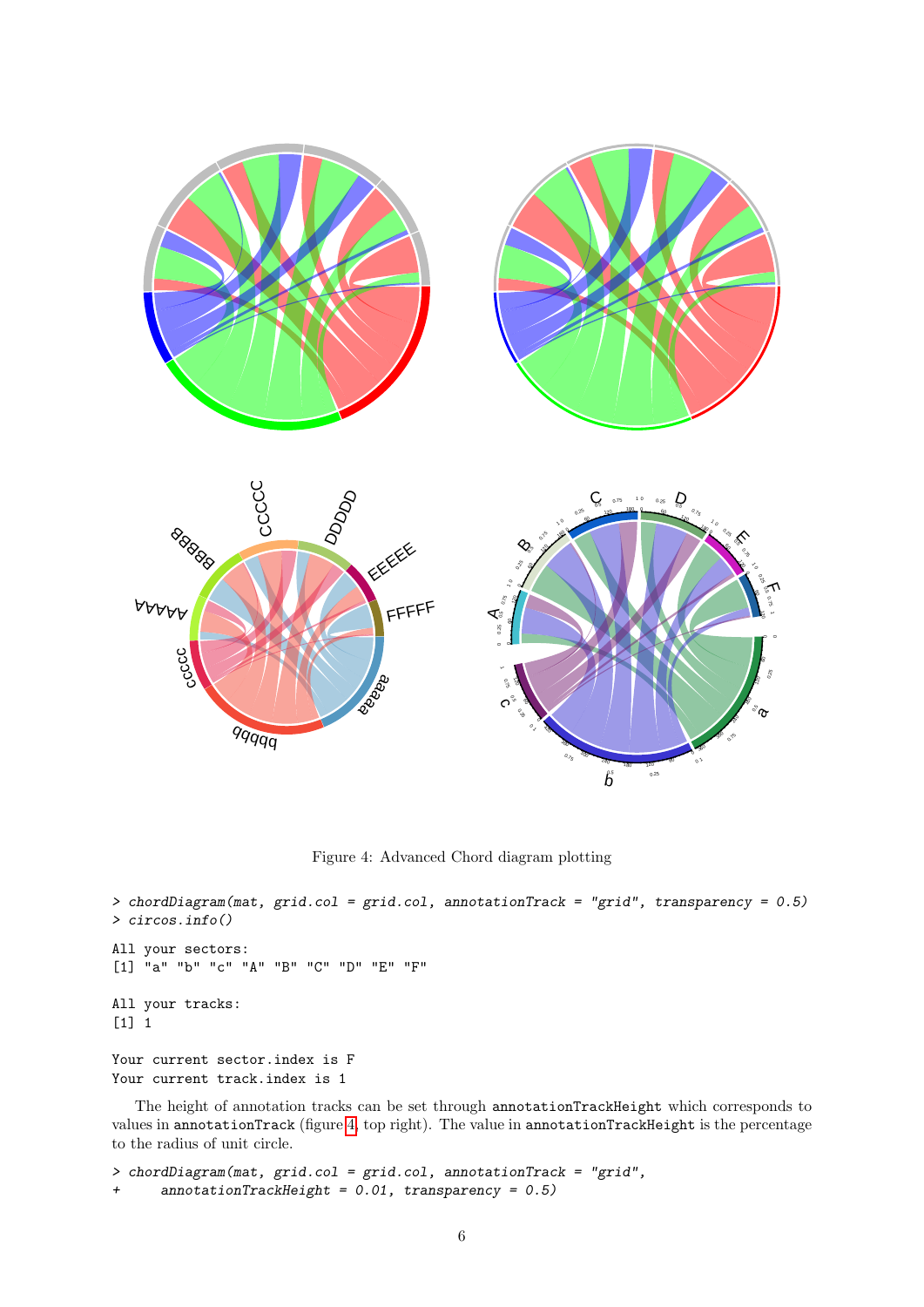```
> chordDiagram(mat, grid.col = grid.col, annotationTrack = c("name", "grid"),
      \text{annotationTrackHeight} = c(0.03, 0.01), \text{transport} = 0.5)
```
Several blank tracks can be allocated before Chord diagram is plotted. Then self-defined graphics can be added to these blank tracks afterwards. The number of pre-allocated tracks can be set through preAllocateTracks.

```
> chordDiagram(mat, annotationTrack = NULL, preAllocateTracks = 3)
> circos.info()
All your sectors:
[1] "a" "b" "c" "A" "B" "C" "D" "E" "F"
All your tracks:
[1] 1 2 3
Your current sector.index is F
Your current track.index is 3
   The default settings for pre-allocated tracks are:
```

```
> list(ylim = c(0, 1),
```
- + track.height = circos.par("default.track.height"),
- +  $bg.col = NA$ ,
- + bg.border = NA,
- + bg.lty = par("lty"),
- $bg.1wd = par("1wd")$

The default settings for pre-allocated tracks can be overwritten by specifying preAllocateTracks as a list.

```
> chordDiagram(mat, annotationTrack = NULL,
     preAllocateTracks = list(track.height = 0.3)
```
If more than one tracks need to be pre-allocated, just specify preAllocateTracks as a list which contains settings for each track:

```
> chordDiagram(mat, annotationTrack = NULL,
+ preAllocateTracks = list(list(track.height = 0.1),
                              list(bg.border = "black"))
```
In chordDiagram, there is no argument to control the style of labels/sector names. But this can be done by first pre-allocating a blank track and customizing the labels in it later. In the following example, one track is firstly allocated and a Chord diagram is plotted without label track. Later, the first track is updated with setting facing of labels (figure [4,](#page-5-0) bottom left).

```
> chordDiagram(mat, annotationTrack = "grid", preAllocateTracks = list(track.height = 0.3))
> circos.trackPlotRegion(track.index = 1, panel.fun = function(x, y) {
+ xlim = get.cell.meta.data("xlim")
+ ylim = get.cell.meta.data("ylim")
+ sector.name = get.cell.meta.data("sector.index")
          label = paste0(rep(sector.name, 5), collapse="")+ if(sector.name %in% rn) {
+ circos.text(mean(xlim), ylim[1], label, facing = "bending", adj = c(0.5, 0))
+ }
      if(sector.name %in% cn) {
          \text{circ}.\text{text}(\text{mean}(\text{xlim}), \text{ylim}[1], \text{label}, \text{facing} = \text{"clockwise"}, adj = c(0, 0.5))
+ }
+ }, bg.border = NA)
```
Since how to add graphics in the blank tracks is determined by users, it would be flexible to customize the Chord diagram with different styles. In figure [4](#page-5-0) (bottom right), two axes are added in every sector.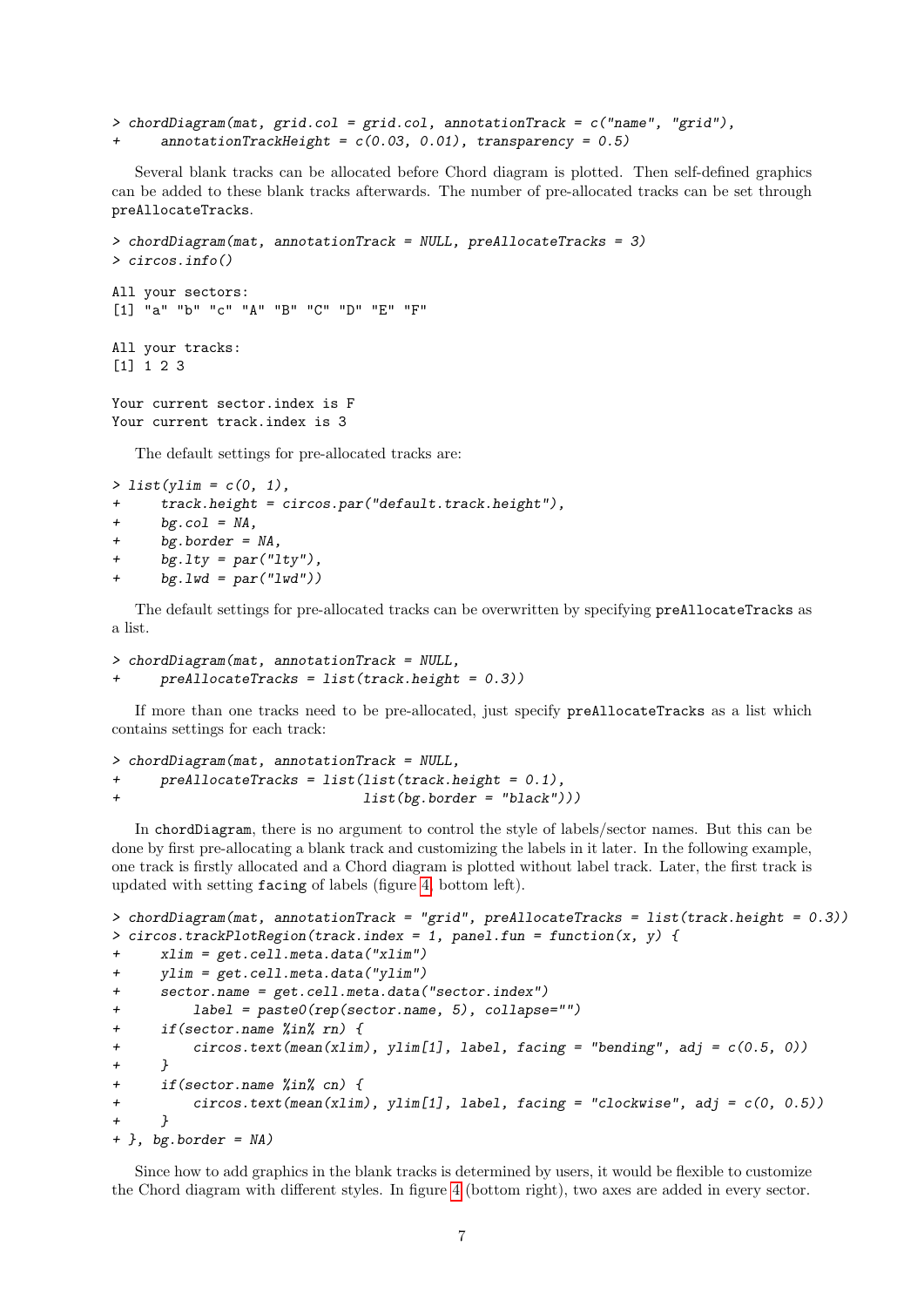## 2.4 Visualization of other matrix

Rows and columns in mat can also overlap. In this case, direction of the link is quite important in visualization (figure [5,](#page-8-0) top left).

```
> set.seed(123)
> mat = matrix(sample(100, 25), 5)
> rownames(mat) = letters[1:5]
> colnames(mat) = letters[1:5]
> mat
   a b c d e
a 29 5 87 77 72
b 79 50 98 21 55
c 41 83 60 4 90
d 86 51 94 27 85
e 91 42 9 78 81
```
 $>$  chordDiagram(mat, directional = TRUE, row.col = 1:5, transparency = 0.5)

chordDiagram can also be used to visualize symmetric matrix. If symmetric is set to TRUE, only lower triangular matrix without the diagonal will be used (figure [5,](#page-8-0) top right). Of course, your matrix should be symmetric.

> chordDiagram(cor(mat), symmetric = TRUE,  $col = colorRamp2(c(-1, 0, 1), c("green", "white", "red"))$ , transparency = 0.5)

If you don't need self-loop for which two roots of a link is in a same sector, just set corresponding values to 0 in mat (figure [5,](#page-8-0) bottom).

```
> for(cn in intersect(rownames(mat), colnames(mat))) {
+ \text{mat}[cn, cn] = 0+ }
> mat
  a b c d e
a 0 5 87 77 72
b 79 0 98 21 55
c 41 83 0 4 90
d 86 51 94 0 85
e 91 42 9 78 0
> chordDiagram(mat, directional = TRUE, row.col = 1:5, transparency = 0.5)
```
### 2.5 Compare two Chord Diagrams

Normally, values in mat are normalized to the summation, and each value is put to the circle according to its percentage, which means the width for each link only represents kind of relative value. However, when comparing two Chord Diagrams, it is necessary that unit width of links should represent in a same scale. This problem can be solved by adding more blank gaps to the Chord Diagram which has smaller summation.

First, let's plot a Chord Diagram. In this Chord Diagram, we set larger gaps between rows and columns for better visualization. Axis on the grid illustrates scale of the values.

```
> \text{mat1} = \text{matrix}(\text{sample}(20, 25, \text{replace} = \text{TRUE}), 5)> gap.degree = c(rep(2, 4), 10, rep(2, 4), 10)
\geq circos.par(gap.degree = gap.degree, start.degree = -10/2)
> chordDiagram(mat1, directional = TRUE, grid.col = rep(1:5, 2), transparency = 0.5)
> for(si in get.all.sector.index()) {
+ circos.axis(labels.cex = 0.5, sector.index = si, track.index = 2)
+ }
> circos.clear()
```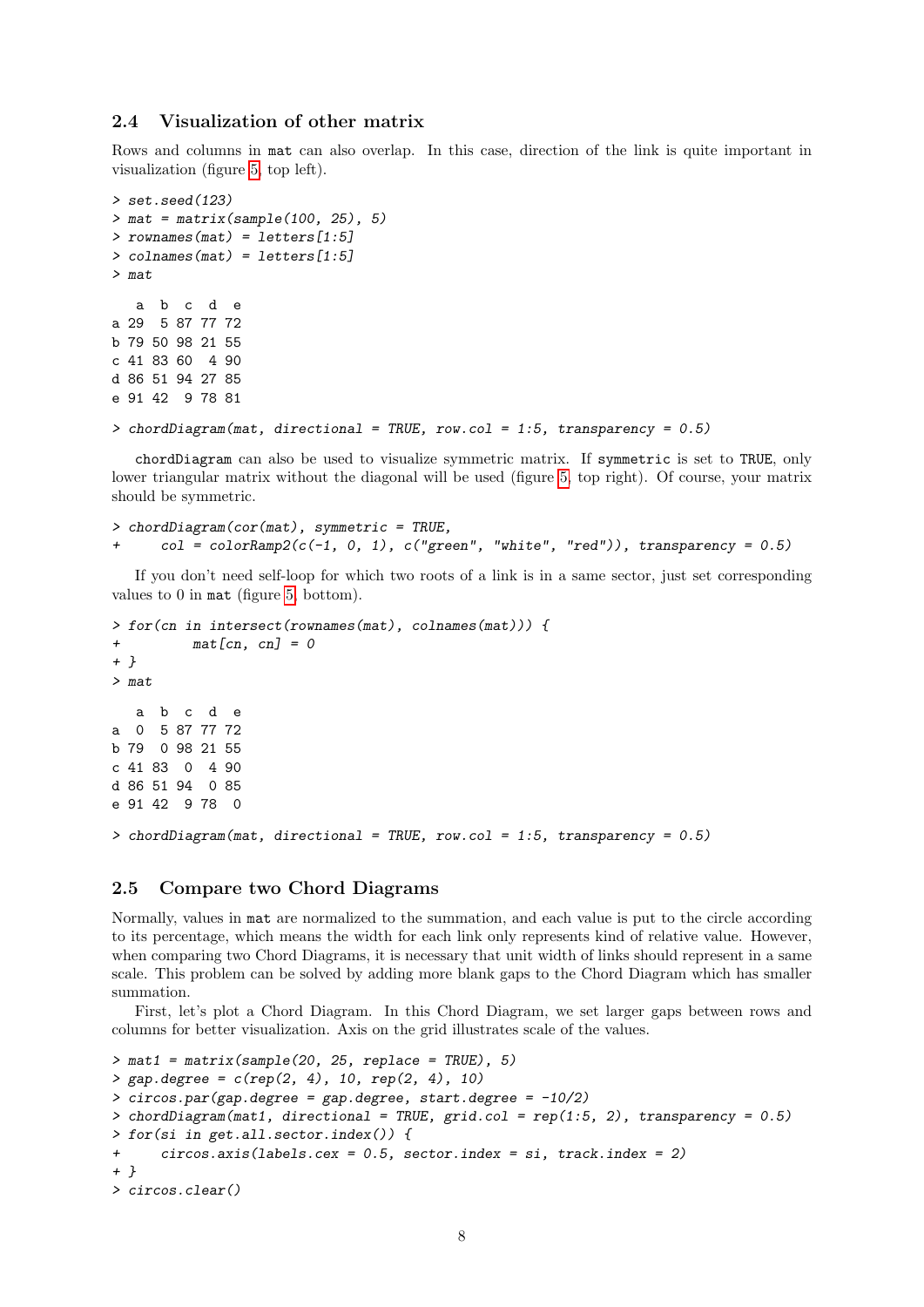

<span id="page-8-0"></span>Figure 5: Chord diagram for other types of matrix. Top left: with directions; Top right: symmetric correlation matrix; Top bottom: without self-loop

The second matrix only has half the values in mat1.

#### $> mat2 = mat1 / 2$

If the second Chord Diagram is plotted in the way as the first one, the two diagrams will looks the same which makes the comparison not straightforward. Now what we want to compare is also the absolute values. For example, if the matrix contains the amount of transmission from one state to another state, then the interest is to see which diagram has more transmissions.

First we calculate the percentage of mat2 in mat1. And then calculate the degree which corresponds to the summation difference. In the following code, 360 - sum(gap.degree) is the degree for summation of mat1 and blank\_degree corresponds the summation difference.

```
> percent = sum(mat2) / sum(mat1)
```

```
> blank_degree = (360 - sum(gap.dege)) * (1 - percent)
```
Since we have the additional blank gap, we can set it to circos.par and plot the second Chord Diagram.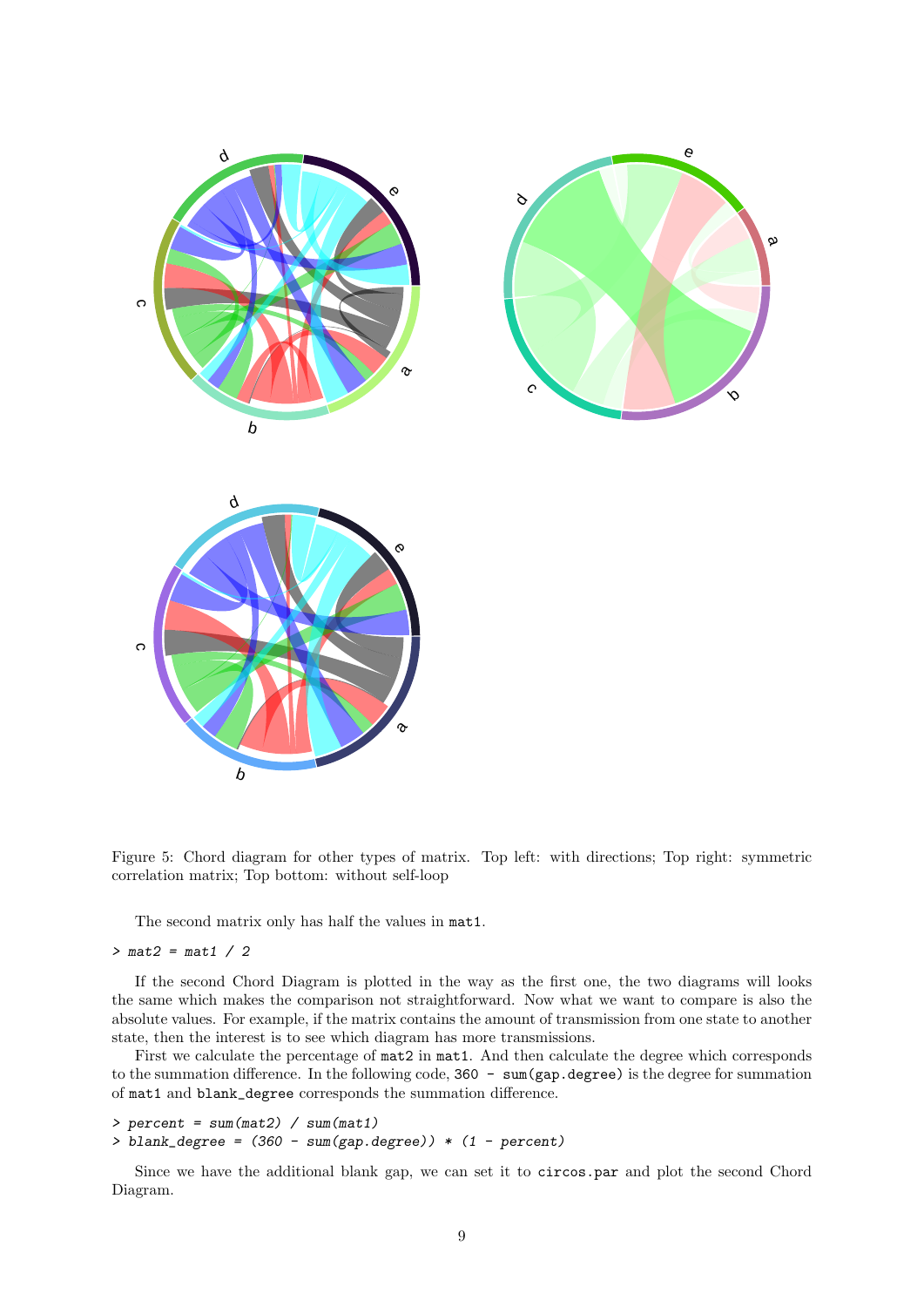```
> gap.degree = c(rep(2, 4), blank_degree/2 + 10, rep(2, 4), blank_degree/2 + 10)
> circos.par(gap.degree = gap.degree, start.degree = -(blank_degree/2 + 10)/2)
> chordDiagram(mat2, directional = TRUE, grid.col = rep(1:5, 2), transparency = 0.5)
> for(si in get.all.sector.index()) {
+ circos.axis(labels.cex = 0.5, sector.index = si, track.index = 2)
+ }
> circos.clear()
```
Now the scale of the two Chord Diagrams (figure [6\)](#page-10-0) are the same if you look at the scale of axes in the two diagrams.